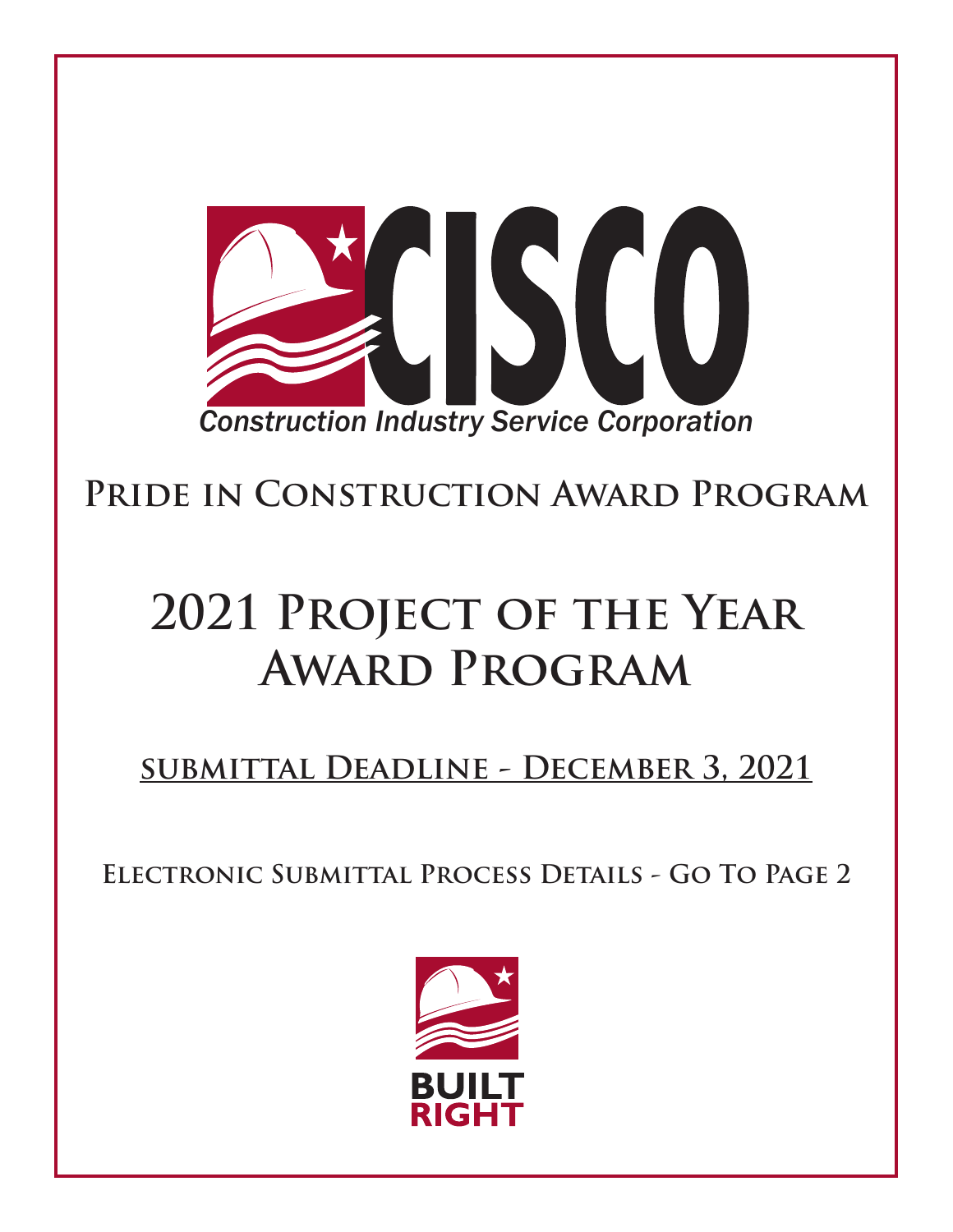

#### **Eligibility:**

The CISCO 2021 Project of the Year Award Program is open to all types and sizes of projects that meet the following requirements:

- Project must have been completed during 2020 or 2021.
- Project must have been completed using **only** union contractors.
- **Project must have been completed in Cook, DuPage, Kane, Kendall, Lake or McHenry Counties.**

*Nominees may be from any party associated with the project and do not need to be members of CISCO.*

#### **Judging Criteria:**

Entries will be judged on the following four criteria:

- •Quality of Construction
- •Design
- •Impact on the Community
- •Safety Record

#### **Submittal Deadline:**

# **5:00 p.m. Friday, December 3, 2021**

#### **Submission Requirements:**

#### **ENTRIES CAN BE SUBMITTED VIA EMAIL to gary@cisco.org**

Each project entry should include the following:

1) A completed CISCO 2021 Project of the Year Award application (PDF file preferred).

2) A Project Information Sheet (Only 1 copy required)

-This is a narrative description of the project that reviews all significant architectural, engineering, safety and construction aspects of the project.

- -It MUST include the positive impact that the project has had on the community, i.e the number of construction jobs the project created.
- -It MUST include specific safety record information.
- -It should be no more than three (3) typewritten pages (WORD file preferred).
- 3) Project Visuals
	- Color .jpg photos emailed to Gary Karafiat, Communication Director gary@cisco.org. (Minimum of 6 photos, maximum of 10.)
	- Include captions in the body of the email, and a signed photo release, if applicable.

#### 4) **\$25 Entry Fee - Check made payable to CISCO - OR - Call with Credit Card Info.**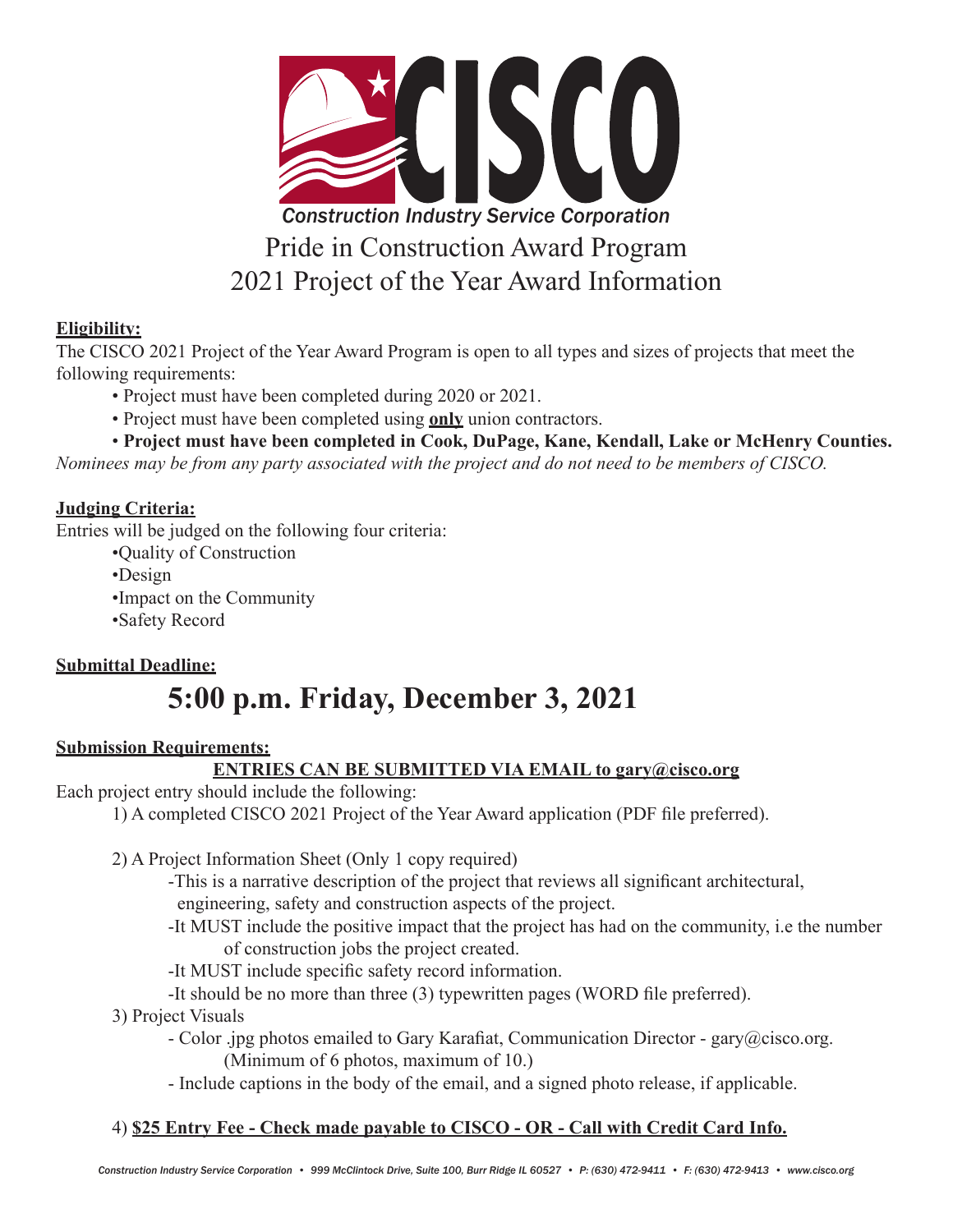#### **Submission Deadline:**

The CISCO 2020 Award Program will accept entries through **Friday, December 3, 2021**. All entries, as well as materials, **must** be in the CISCO office by **5:00 p.m., December 3, 2021** to be considered for the award.

#### **Submission Email Address:**

All entries and materials should be sent via email to:

#### **Gary Karafiat - gary@cisco.org Subject Line: 2021 Project of the Year Award Program**

#### **Award Notification and Presentation:**

The winning entries from the 6 project categories will be selected on **Dec. 10, 2021** and notified the following week after selection. Because of the volume of submissions we receive, **only winners will be notified**. The winning entries will be posted on CISCO's website (www.cisco.org) the following week.

Awards will be presented at the CISCO Annual Meeting in 2022. An exact date of the meeting, typically held in late January or early February, will be determined later.

#### **Other Important Information:**

Any and all materials submitted will be used for unrestricted publicity. Each entrant must clear all credits, photographs, etc. included in submission for future re-use and reproduction. CISCO retains the rights to all materials and entries submitted.

We are not responsible for the return of any materials submitted.

Additional information can be obtained by calling Gary Karafiat at (630) 472-9411 or by visiting the CISCO Web site at **http://www.cisco.org/projects-of-the-year/.**

#### **The 6 Project Categories:**

**\_\_\_New Construction**-*Chicago* (above \$20m) \_\_\_**Infrastructure**-*Road, Excavation, Bridge or Utilities* \_\_\_**New Construction-***Suburbs* (above \$20m) **\_\_\_Rehabilitation-***Chicago or Suburbs* **\_\_\_New Construction**-*Chicago or Suburbs* (below \$20m) \_\_\_**Residential-***Chicago or Suburbs*

### **Proceed to the next page to select the category of your entry.**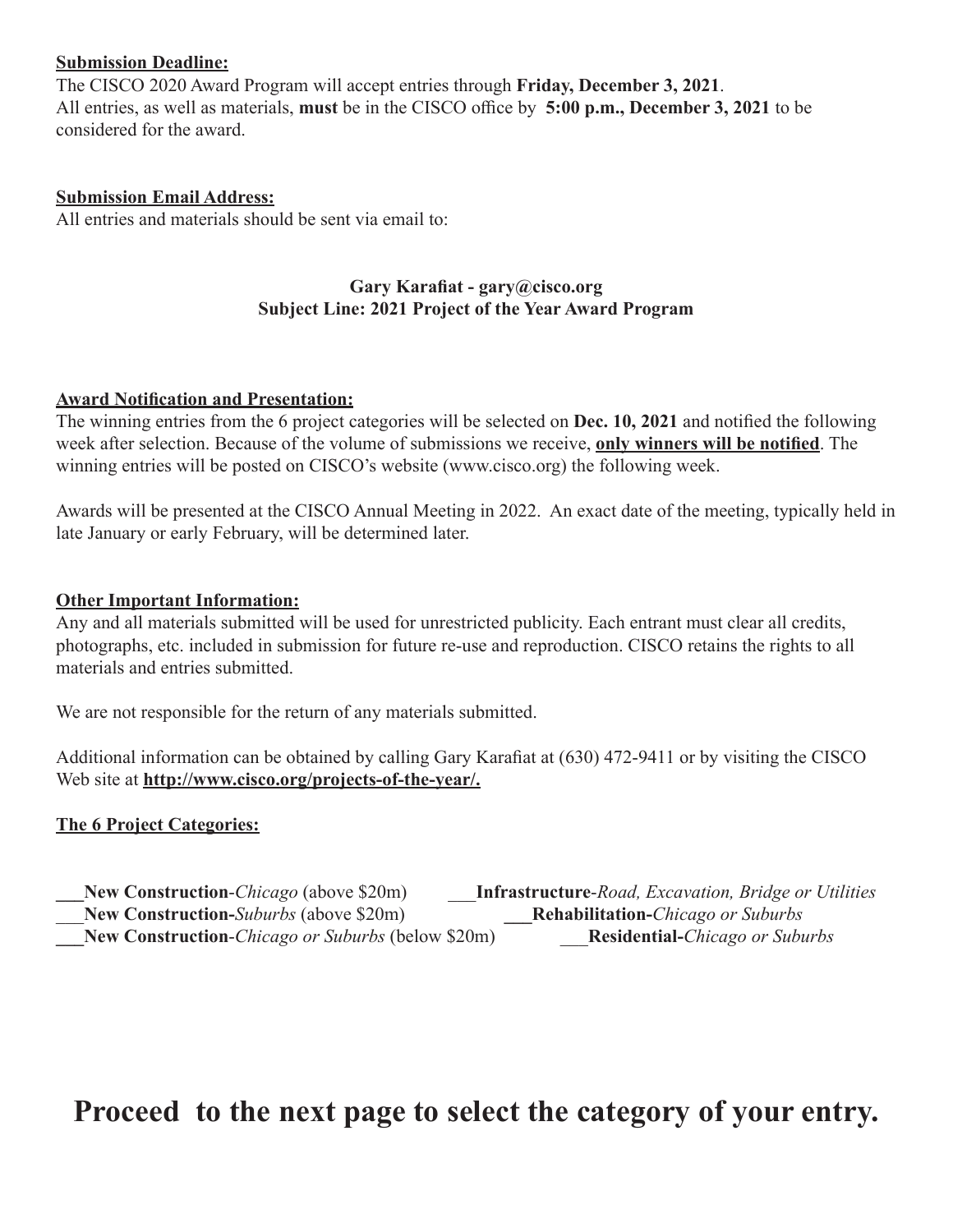## 2021 Project of the Year Application

Project Category: (Select One)

| New Construction-Suburbs (above $\$20m$ ) Rehabilitation-Chicago or Suburbs                                                                                                                                                    | New Construction-Chicago or Suburbs (below \$20m) Residential-Chicago or Suburbs |
|--------------------------------------------------------------------------------------------------------------------------------------------------------------------------------------------------------------------------------|----------------------------------------------------------------------------------|
|                                                                                                                                                                                                                                |                                                                                  |
| Project Name:                                                                                                                                                                                                                  |                                                                                  |
| Project Address: New York Changes and Security and Security and Security and Security and Security and Security and Security and Security and Security and Security and Security and Security and Security and Security and Se |                                                                                  |
| Date Completed:                                                                                                                                                                                                                |                                                                                  |
|                                                                                                                                                                                                                                |                                                                                  |
| <b>Entry Submitted by:</b>                                                                                                                                                                                                     |                                                                                  |
|                                                                                                                                                                                                                                |                                                                                  |
|                                                                                                                                                                                                                                |                                                                                  |
|                                                                                                                                                                                                                                |                                                                                  |
| Phone:                                                                                                                                                                                                                         | Contact Name:                                                                    |
|                                                                                                                                                                                                                                | Role in the Project:                                                             |
|                                                                                                                                                                                                                                |                                                                                  |
| <b>Architect of Record:</b>                                                                                                                                                                                                    |                                                                                  |
|                                                                                                                                                                                                                                |                                                                                  |
| Address:                                                                                                                                                                                                                       |                                                                                  |
|                                                                                                                                                                                                                                | Contact Name:                                                                    |
| Phone:                                                                                                                                                                                                                         |                                                                                  |
| Role in the Project:                                                                                                                                                                                                           |                                                                                  |
| <b>Consulting Architects &amp; Engineers:</b>                                                                                                                                                                                  |                                                                                  |
| 1) Company:                                                                                                                                                                                                                    |                                                                                  |
| Address: <u>Address:</u>                                                                                                                                                                                                       |                                                                                  |
| Contact Name: Manual Contact Name:                                                                                                                                                                                             |                                                                                  |
| Phone:                                                                                                                                                                                                                         |                                                                                  |
| <u> 1989 - Johann Barn, fransk politik (d. 1989)</u><br>Role in the Project:                                                                                                                                                   |                                                                                  |
|                                                                                                                                                                                                                                |                                                                                  |
| 2) Company:                                                                                                                                                                                                                    |                                                                                  |
|                                                                                                                                                                                                                                |                                                                                  |
|                                                                                                                                                                                                                                | Contact Name: Phone: Phone:                                                      |
| Role in the Project:<br>(plasse attach am additional Consulting Architects/Engineers on a separate sheet of paper)                                                                                                             |                                                                                  |
|                                                                                                                                                                                                                                |                                                                                  |

(Please attach any additional Consulting Architects/Engineers on a separate sheet of paper)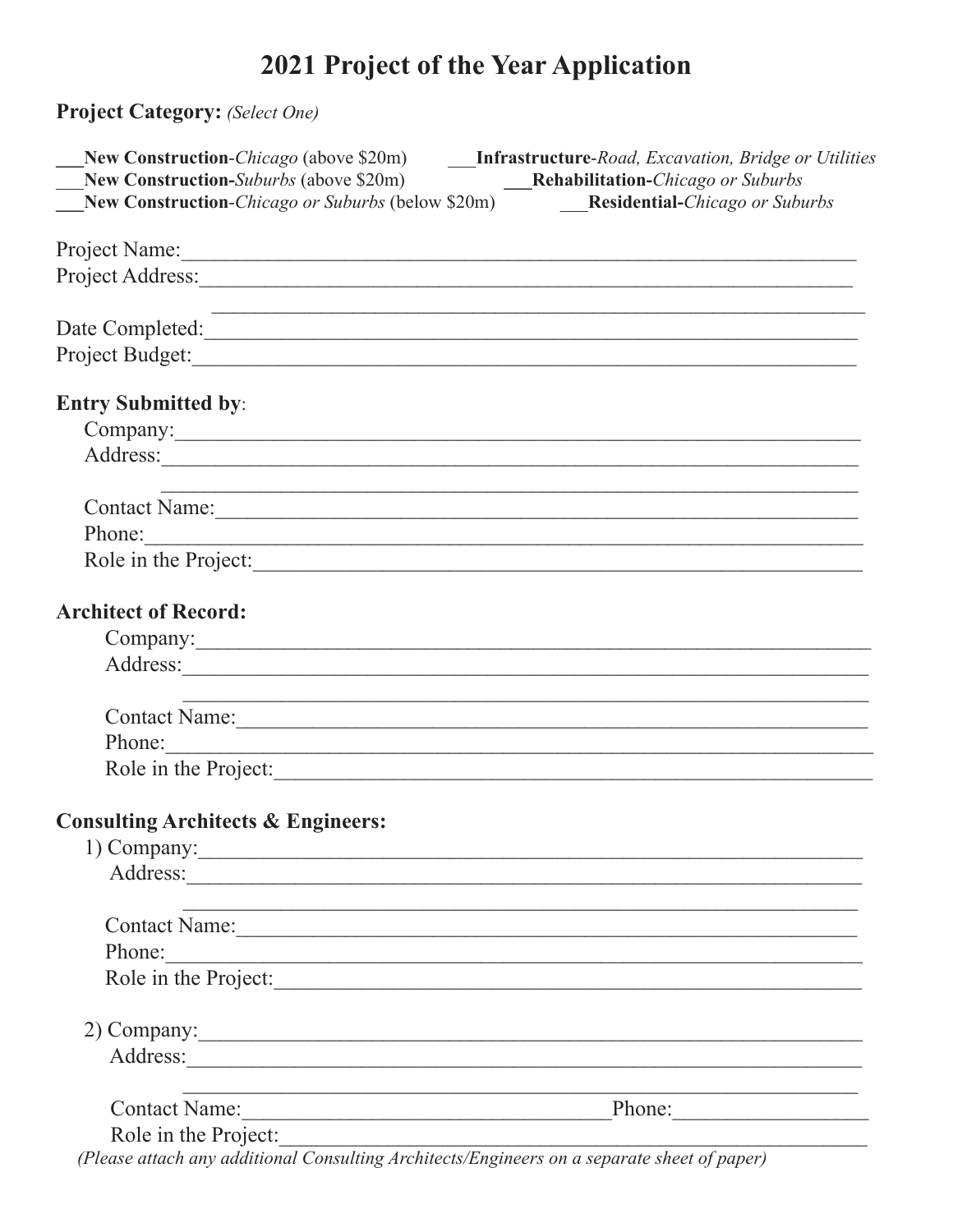### $Client/O$

| <b>Client/Owner:</b>                                                                                                            |
|---------------------------------------------------------------------------------------------------------------------------------|
|                                                                                                                                 |
| Address:                                                                                                                        |
|                                                                                                                                 |
| Contact Name:                                                                                                                   |
| Phone:                                                                                                                          |
| Role in the Project:                                                                                                            |
| <b>General Contractor/Construction Manager:</b>                                                                                 |
|                                                                                                                                 |
|                                                                                                                                 |
| <u> 1989 - Johann Stoff, amerikansk politiker (d. 1989)</u>                                                                     |
| Contact Name:<br>Phone:                                                                                                         |
|                                                                                                                                 |
| <b>Subcontractors:</b>                                                                                                          |
| (Please list the unions each subcontractor is signatory with, including Local #'s, if possible.)                                |
| 1) Company:                                                                                                                     |
|                                                                                                                                 |
|                                                                                                                                 |
| Phone:                                                                                                                          |
| Role in the Project:                                                                                                            |
|                                                                                                                                 |
| 2) Company:                                                                                                                     |
|                                                                                                                                 |
|                                                                                                                                 |
|                                                                                                                                 |
| Phone:<br><u> 1989 - Johann Stein, marwolaethau a bhann an t-Amhainn an t-Amhainn an t-Amhainn an t-Amhainn an t-Amhainn an</u> |
| Role in the Project:                                                                                                            |
|                                                                                                                                 |
| 3) Company:                                                                                                                     |
|                                                                                                                                 |
|                                                                                                                                 |
| Phone:                                                                                                                          |
| <u> 1989 - Johann Stoff, amerikansk politiker (d. 1989)</u><br>Role in the Project:                                             |
|                                                                                                                                 |